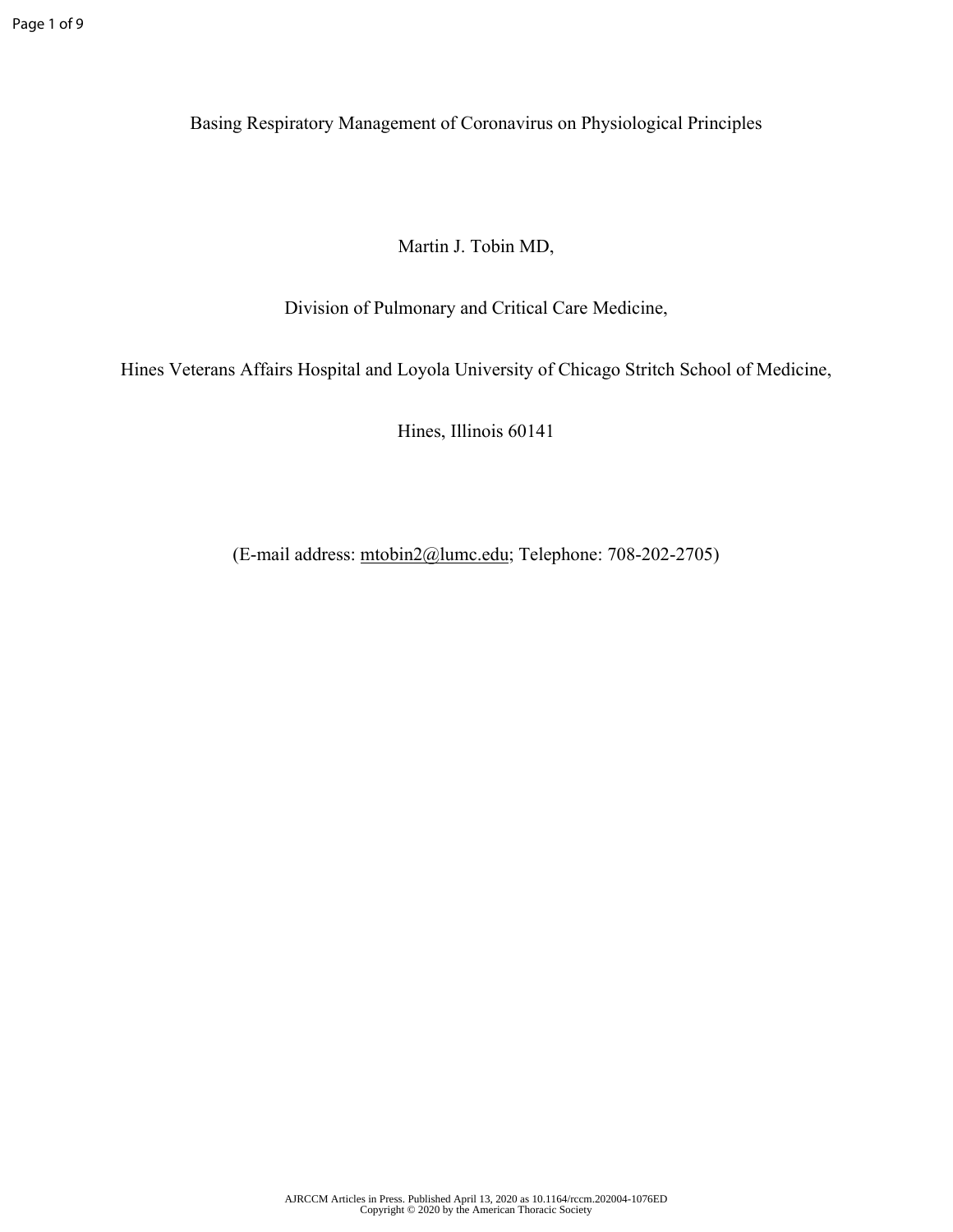The dominant respiratory feature of severe coronavirus disease 2019 (Covid-19) is arterial hypoxemia, greatly exceeding abnormalities in pulmonary mechanics (decreased compliance).*1-3* Many patients are intubated and placed on mechanical ventilation early in their course. Projections on usage of ventilators has led to fears that insufficient machines will be available, and even to proposals for employing a single machine to ventilate four patients.

The coronavirus crisis poses challenges for staffing, equipment and resources, but it also imposes cognitive challenges for physicians at the bedside. It is vital that caregivers base clinical decisions on sound scientific knowledge in order to gain the greatest value from available resources.*<sup>4</sup>*

Patient oxygenation is evaluated initially using a pulse oximeter. Oximetry estimated saturation (SpO2) can differ from true arterial oxygen saturation (SaO2, measured with a co-oximeter) by as much as  $\pm$  4%.<sup>5</sup> Interpretation of SpO2 readings above 90% becomes especially challenging because of the sigmoid shape of the oxygen-dissociation curve. Given the flatness of the upper oxygen-dissociation curve, a pulse oximetry reading of 95% can signify an arterial oxygen tension (PaO2) anywhere between 60 and 200 mmHg*6,7*—values that carry extremely different connotations for management of a patient receiving a high concentration of oxygen.

Difficulties in interpreting arterial oxygenation are compounded if supplemental oxygen has been instituted before a pulmonologist or intensivist first sees a patient (usual scenario with Covid-19). Assessment of gas exchange requires knowledge of fractional inspired oxygen concentration  $(F<sub>1</sub>O<sub>2</sub>)$ ; unless the patient is breathing room air, this is not knowable in a non-intubated patient. With a nasal cannula set at 2 L/minute,  $F_1O_2$  ranges anywhere between 24% and 35%.<sup>8</sup>

Arterial blood gases yield a more precise measure of gas exchange. With knowledge of  $PaO<sub>2</sub>$ ,  $PaCO<sub>2</sub>$  and  $F<sub>1</sub>O<sub>2</sub>$ , the alveolar-to-arterial oxygen gradient can be rapidly calculated. Alveolar-to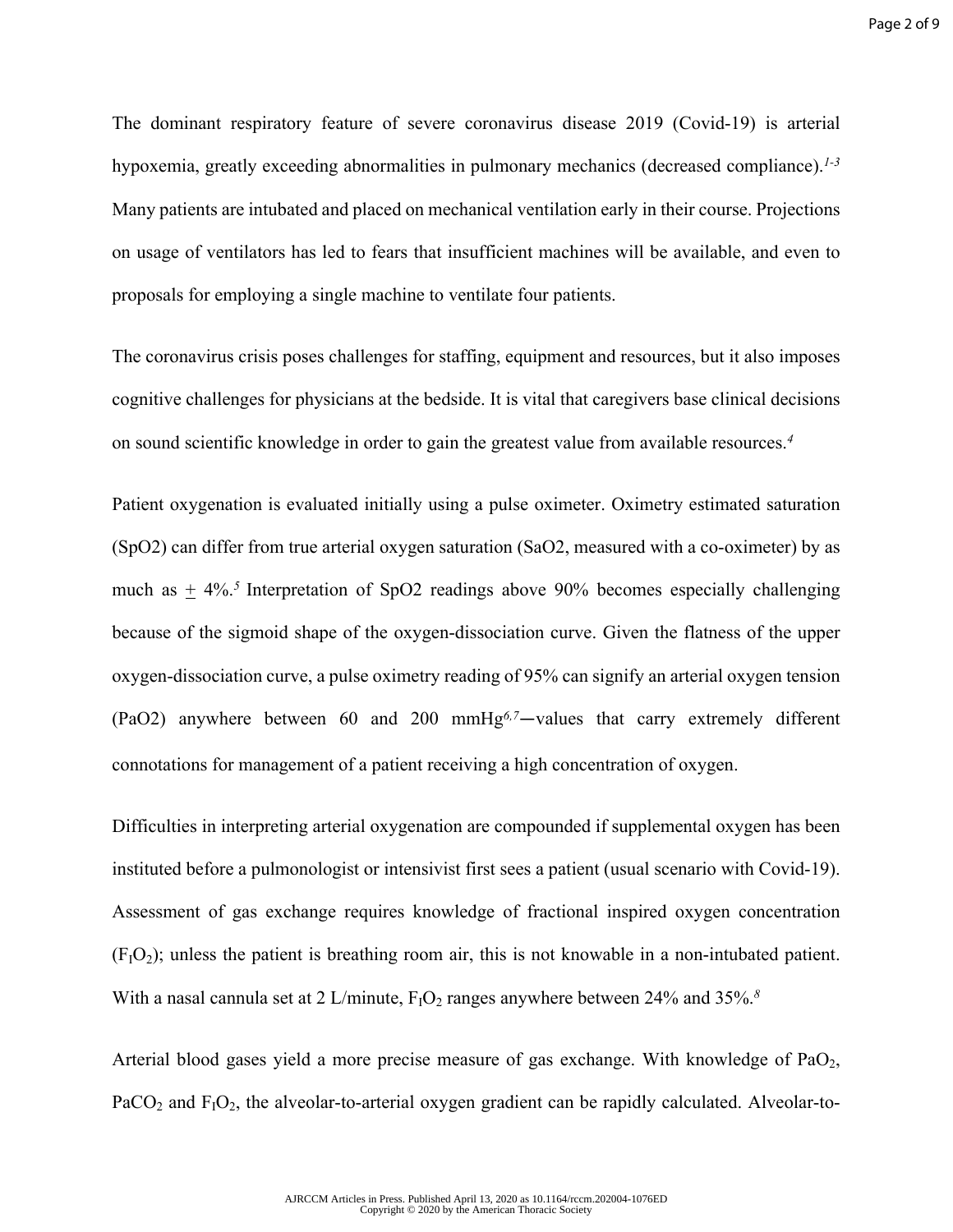arterial oxygen gradient enables more precise evaluation of the pathophysiological basis of hypoxemia than more widely used  $PaO<sub>2</sub>/F<sub>1</sub>O<sub>2</sub>$ , because this ratio may reflect changes in PO<sub>2</sub>,  $F<sub>1</sub>O<sub>2</sub>$ , or both.

Hypoxemia accompanied by a normal alveolar-to-arterial oxygen gradient and increase in PaCO<sub>2</sub> signifies hypoventilation. Hypoventilation is uncommon with Covid-19.

Instead, hypoxemia with Covid-19 is usually accompanied by an increased alveolar-to-arterial oxygen gradient, signifying either ventilation-perfusion mismatch or intra-pulmonary shunting.*<sup>9</sup>* (Diffusion problems mainly cause hypoxemia at high altitude.) If a patient's  $PaO<sub>2</sub>$  increases with supplemental oxygen, this signifies the presence of ventilation-perfusion mismatch. A satisfactory level of arterial oxygenation can be sustained in these patients without recourse to intubation and mechanical ventilation. If a patient's  $PaO<sub>2</sub>$  does not increase with supplemental oxygen, this signifies the presence of an intra-pulmonary shunt; such patients are more likely to progress to earlier invasive ventilator assistance.

Circular thinking is especially dangerous when managing patients with coronavirus. After a patient starts on a therapy, it is often stated that the patient is "requiring" the said therapy. Physicians commonly state that "a patient's oxygen requirements are going up," without making any attempt to measure oxygen consumption; it would be more accurate to simply say the patient's level of supplemental oxygen has been increased. Reports on Covid-19 are also articulated as "patients requiring mechanical ventilation."*1-3* Only a small proportion of patients—largely those in a cardiac arrest situation—"require" mechanical ventilation. In most instances, mechanical ventilation is instituted preemptively out of fear of an impending catastrophe. These patients are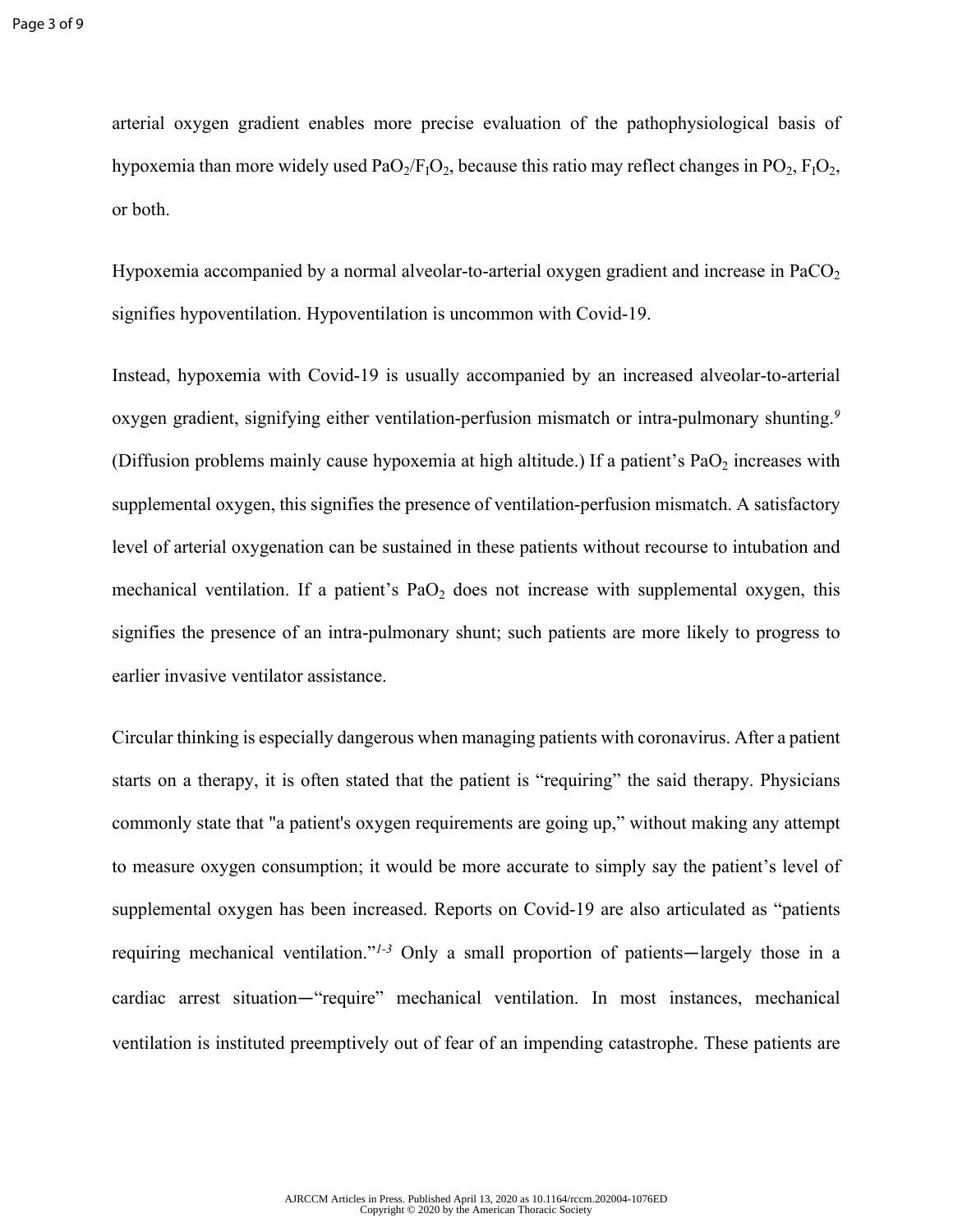receiving mechanical ventilation and it is impossible to prove that they "required" it when first implemented.

The decision to institute invasive mechanical ventilation (involving an endotracheal tube) is based on physician judgment—clinical gestalt influenced by oxygen saturation, dyspnea, respiratory rate, chest x-ray, and other factors.*<sup>10</sup>* Many patients with Covid-19 are intubated because of hypoxemia—yet exhibit little dyspnea or distress. Humans do not typically experience dyspnea until PaO<sub>2</sub> falls to 60 mmHg (or much lower).<sup>11</sup> I was once a volunteer in an experiment probing the effect of hypoxemia on breathing pattern;*<sup>12</sup>* my pulse oximeter displayed a saturation of 80% for over an hour and I was not able to sense differences between saturations of 80% versus 90% (and above). When assessing dyspnea, it is imperative to ask open-ended questions. Leading questions, with the goal of seeking endorsement, can be treacherous.*<sup>4</sup>*

Tachypnea in isolation should rarely constitute the primary reason to intubate (yet it commonly does).<sup>10</sup> Tachypnea is the expected response to lung inflammation that produces stimulation of irritant, stretch, and J receptors.*<sup>11</sup>* Respiratory rates of 25 to 35 breaths per minute should not be viewed as *ipso facto* (knee jerk) justification for intubation, but rather the expected physiological response to lung inflammation. It is incorrect to regard tachypnea as a sign of increased work of breathing; instead, work is determined by magnitude of pleural-pressure swings and tidal volume.*<sup>9</sup>* Palpation of the sternomastoid muscle, and detection of phasic (not tonic) contraction, is the most direct sign on physical examination of increased work of breathing.*<sup>4</sup>*

Pulmonary infiltrates are commonly seen with Covid-19. Infiltrates on their own are not an indication for mechanical ventilation. Across four decades, I have been seeing patients with extensive pulmonary infiltrates managed with supplemental oxygen. It is only when pulmonary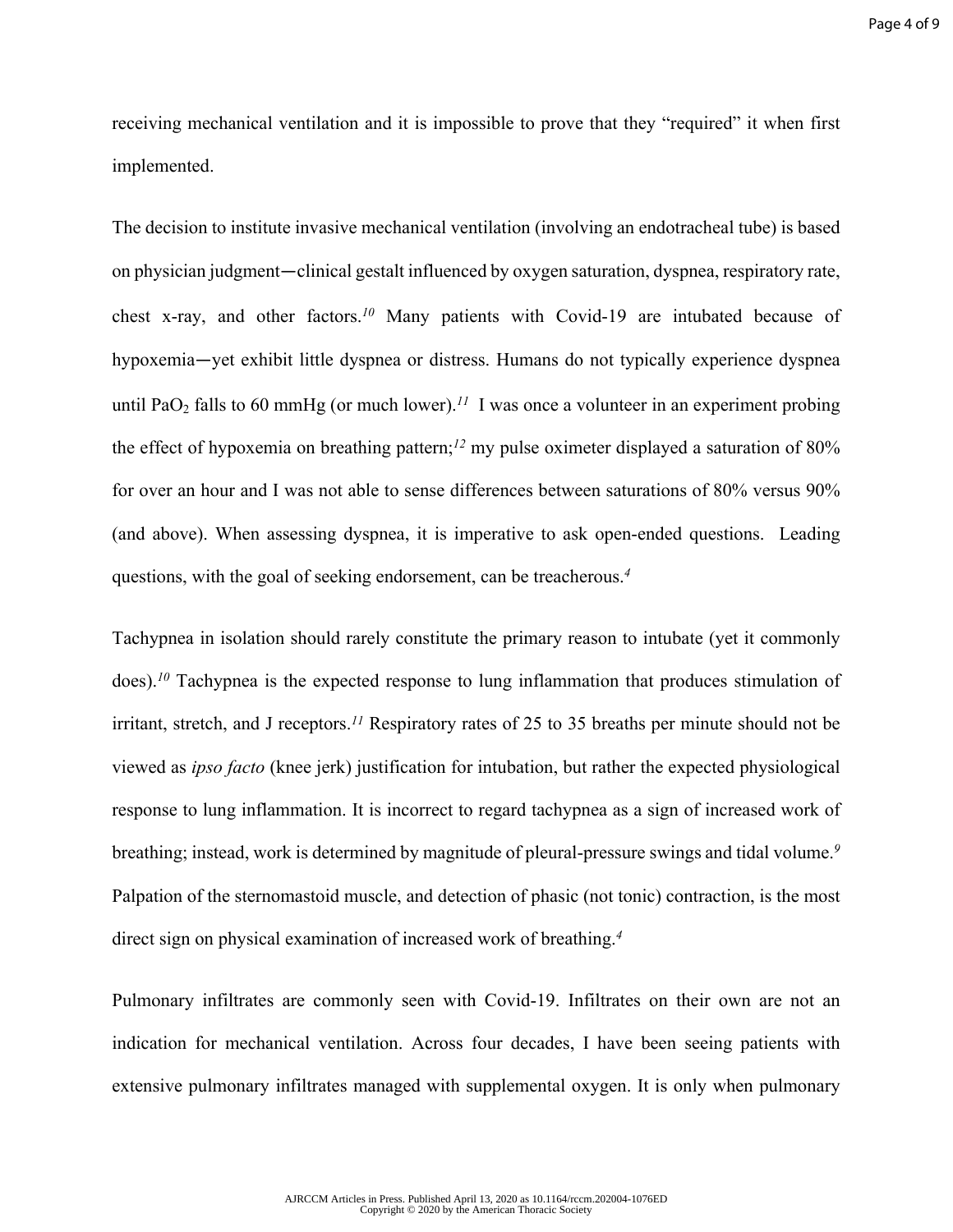infiltrates are accompanied by severely abnormal gas exchange or increased work of breathing that intubation becomes necessary.

There is a fear that without mechanical ventilation, Covid-19 will produce organ impairment. Evidence of end-organ damage is difficult to demonstrate in patients with  $PaO<sub>2</sub>$  above 40 mmHg (equivalent to oxygen saturation of approximately 75%).*<sup>10</sup>* The amount of oxygen delivered to the tissues is the product of arterial oxygen content and cardiac output. In patients with decreased oxygen delivery, oxygen extraction initially increases and oxygen consumption remains normal.*<sup>13</sup>* When oxygen delivery decreases below a critical threshold, this extraction mechanism is no longer sufficient and total body oxygen consumption decreases proportionally; metabolism changes from aerobic to anaerobic pathways, and vital-organ function becomes impaired. This critical threshold does not arise in critically ill patients until oxygen delivery decreases to less than 25% of the normal value.*<sup>14</sup>*

Once a patient is placed on a ventilator, the key challenge is to avoid complications.<sup>15</sup> Mechanical ventilation (in and of itself) does not produce lung healing—it merely keeps patients alive until their own biological mechanisms are able to outwit the coronavirus. The best way to minimize ventilator-associated complications is to avoid intubation unless it is absolutely necessary.*16,17* The surest way to increase Covid-19 mortality is liberal use of intubation and mechanical ventilation.

Within 24 hours of instituting mechanical ventilation, physicians need to consciously evaluate patients for weanability.*16,17* This step is especially important during the Covid-19 pandemic in order to free up a ventilator for the next patient. Deliberate use of physiological measurements weaning predictors, such as frequency-to-tidal volume ratio*<sup>18</sup>*—alerts a physician that a patient is likely to succeed in weaning before the physician would otherwise think. These tests achieve their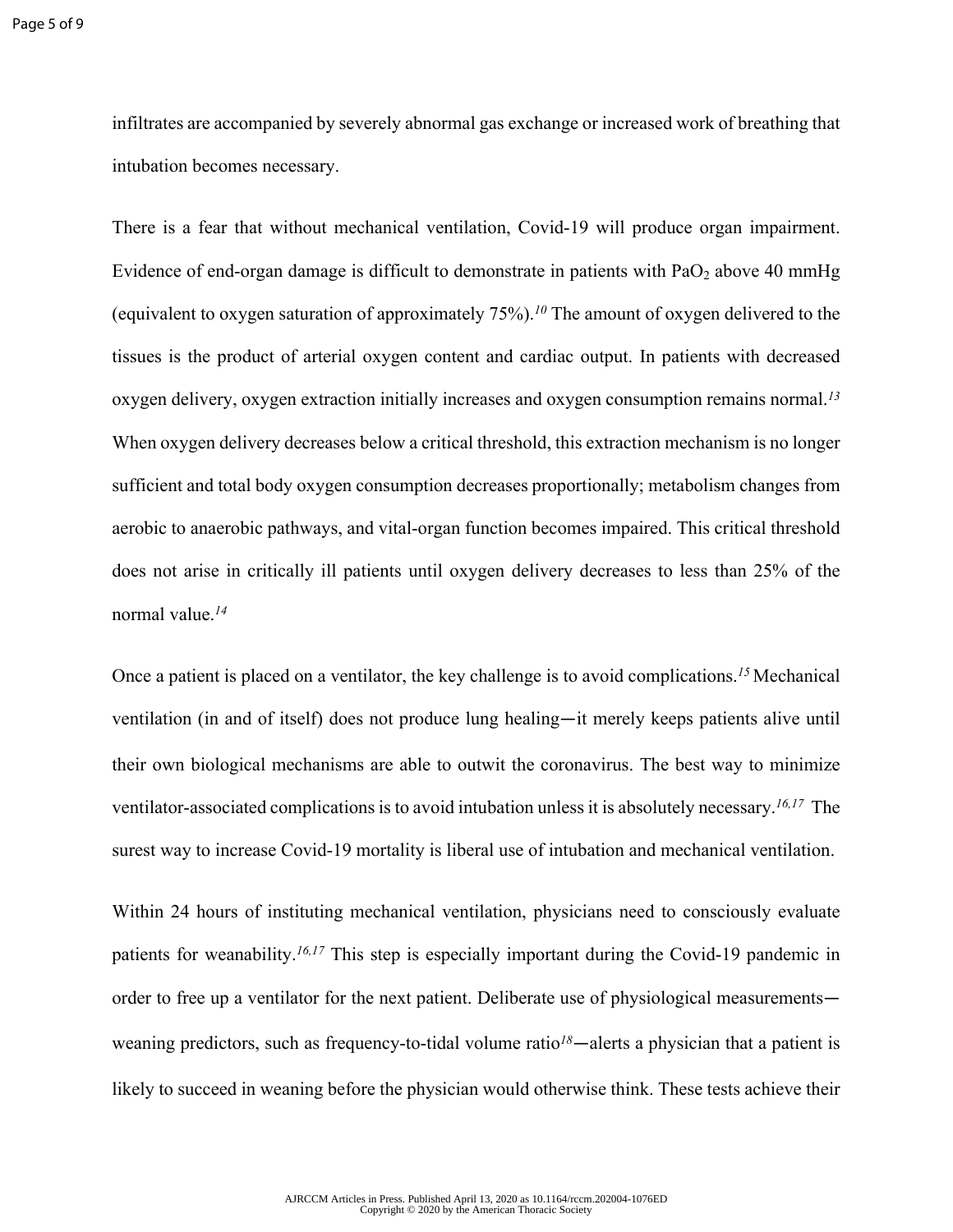greatest impact if performed when a physician thinks that the patient is not yet ready for weaning. Once a patient is ready for a trial of weaning, the most efficient method is to employ a T-tube circuit;<sup>19</sup> flow-by (with PEEP at zero and pressure support at zero) is equally efficient while avoiding environmental contamination. Patients with Covid-19 exhibit severe respiratory failure and differ from the easy-to-wean patients in recent randomized control trials.

Never before in 45 years of active practice have I witnessed physicians coping with inadequate medical resources—specifically a shortage of ventilators. Given this situation, it is pivotal that caregivers have the requisite knowledge to interpret arterial oxygenation scientifically, know when to institute mechanical ventilation, and equally know how to remove the ventilator expeditiously to make it available for the next patient.

Main Text Word Count: *1252 words*

*Conflict of interest*: MJT receives royalties for two books on critical care published by McGraw-Hill, Inc., New York.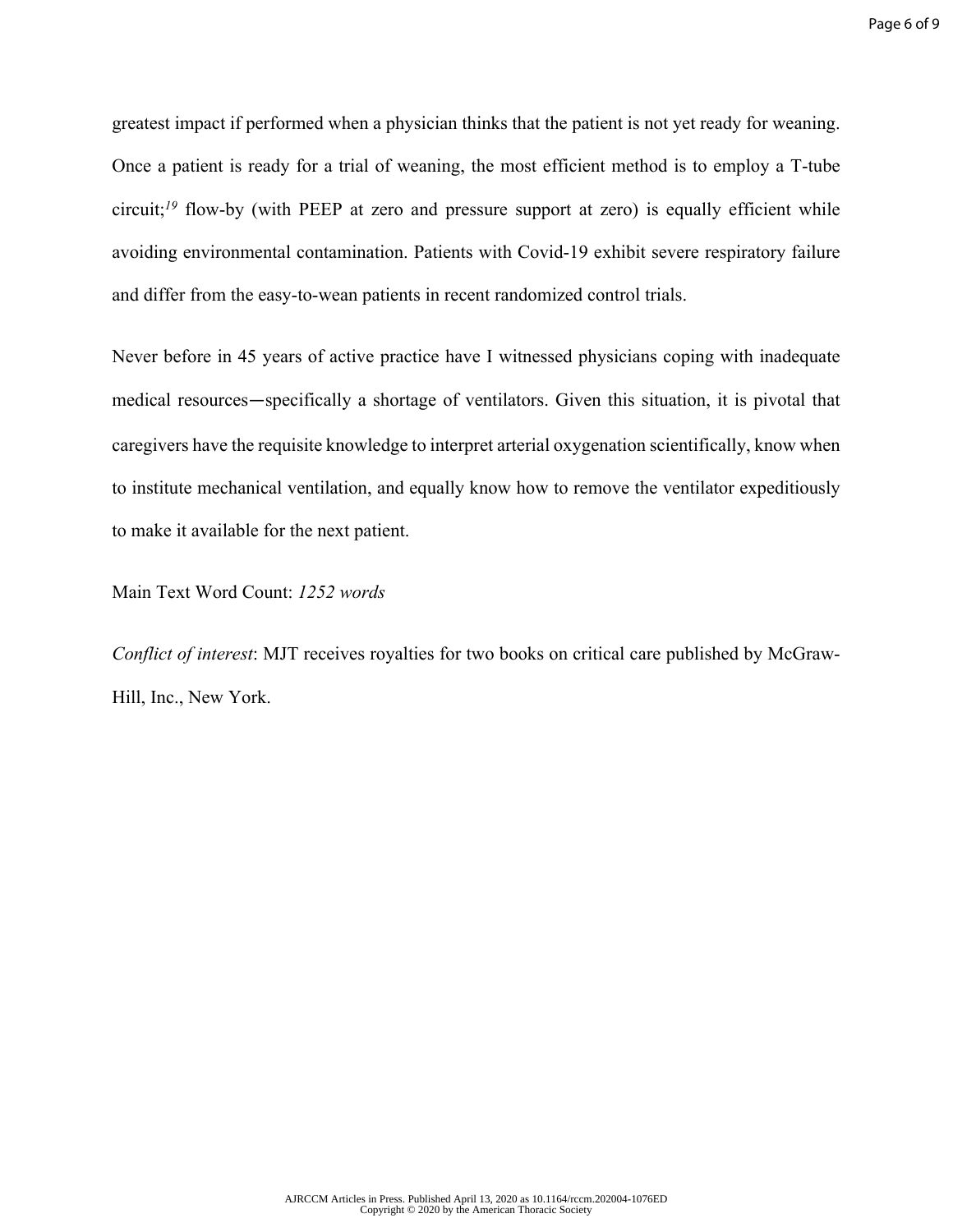## References

1. Yang X, Yu Y, Xu J, Shu H, Xia J, Liu H, Wu Y, Zhang L, Yu Z, Fang M, Yu T, Wang Y, Pan S, Zou X, Yuan S, Shang Y. Clinical course and outcomes of critically ill patients with SARS-CoV-2 pneumonia in Wuhan, China: a single-centered, retrospective, observational study. Lancet Respir Med. 2020 Feb 24. pii: S2213-2600(20)30079-5. doi: 10.1016/S2213-2600(20)30079-5. [Epub ahead of print]

2. Bhatraju PK, Ghassemieh BJ, Nichols M, Kim R, Jerome KR, Nalla AK, Greninger AL, Pipavath S, Wurfel MM, Evans L, Kritek PA, West TE, Luks A, Gerbino A, Dale CR, Goldman JD, O'Mahony S, Mikacenic C. Covid-19 in critically ill patients in the Seattle region - case series. N Engl J Med. 2020 Mar 30. doi: 10.1056/NEJMoa2004500. [Epub ahead of print]

3. Grasselli G, Zangrillo A, Zanella A, Antonelli M, Cabrini L, Castelli A, Cereda D, Coluccello A, Foti G, Fumagalli R, Iotti G, Latronico N, Lorini L, Merler S, Natalini G, Piatti A, Ranieri MV, Scandroglio AM, Storti E, Cecconi M, Pesenti A; COVID-19 Lombardy ICU Network. Baseline characteristics and outcomes of 1591 patients infected with SARS-CoV-2 admitted to ICUs of the Lombardy region, Italy. JAMA. 2020 Apr 6. doi: 10.1001/jama.2020.5394. [Epub ahead of print]

4. Tobin MJ. Why physiology is critical to the practice of medicine: a 40-year personal perspective. Clinics in Chest Medicine 2019 Jun;40(2):243-257.

5. Tobin MJ. Respiratory monitoring. JAMA. 1990 Jul 11;264(2):244-51.

6. Jubran A. Pulse oximetry. In: Tobin MJ (ed). Principles and Practice of Intensive Care Monitoring. McGraw-Hill, Inc. New York, 1998, p 261-287.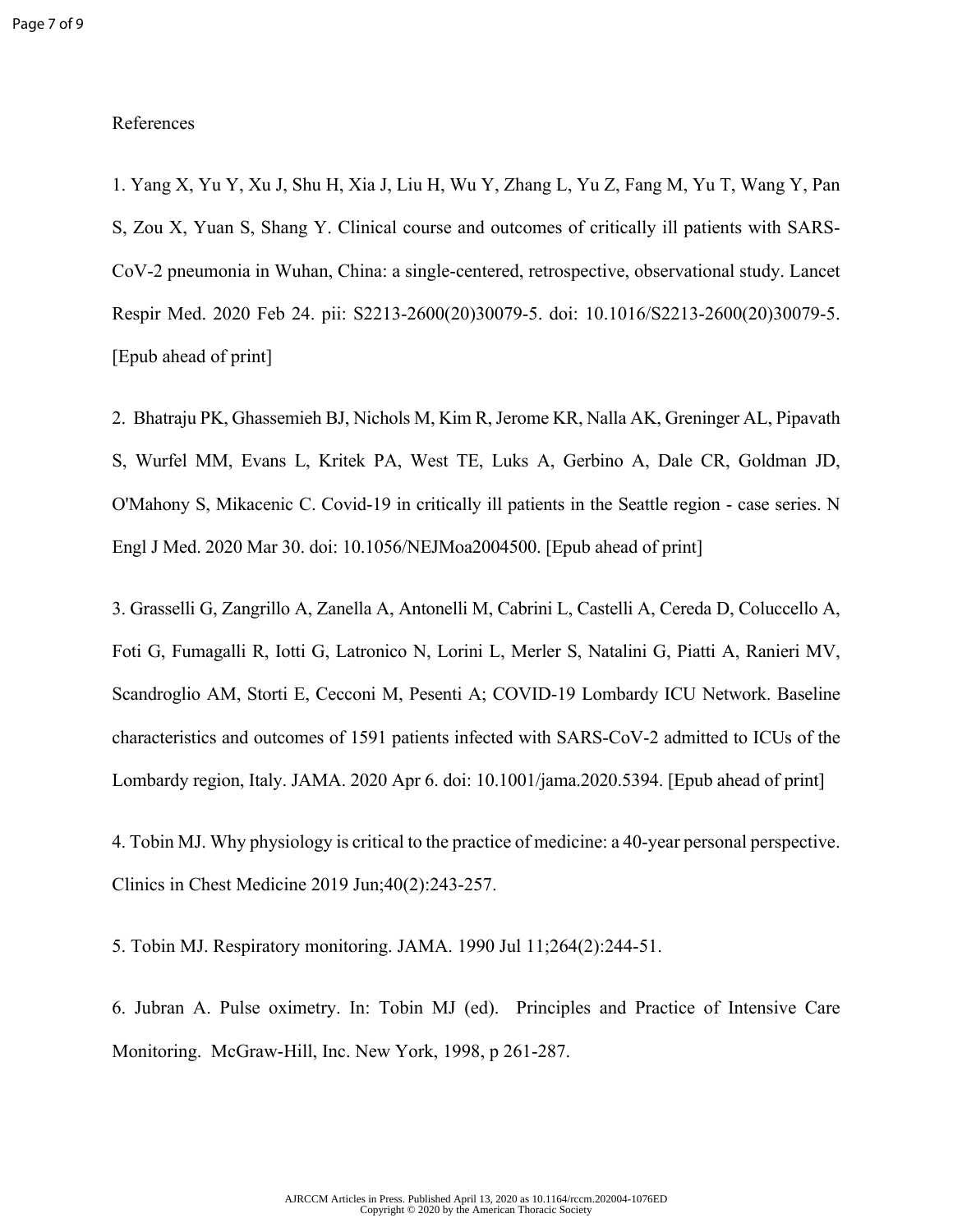7. Severinghaus JW. Simple, accurate equations for human blood O2 dissociation computations. J Appl Physiol 1979;46:599-602. (revisions 1999, 2002, 2007).

8. Bazuaye EA, Stone TN, Corris PA, Gibson GJ. Variability of inspired oxygen concentration with nasal cannulas. Thorax. 1992 Aug;47(8):609–611.

9. Tobin MJ, Laghi F, Jubran A. Ventilatory failure, ventilator support and ventilator weaning. Comprehensive Physiology (Handbook of Physiology, American Physiological Society). 2012;2:2871-2921.

10. Laghi F, Tobin MJ. Indications for mechanical ventilation. In: Tobin MJ (ed). Principles and Practice of Mechanical Ventilation, Third edition. McGraw-Hill Inc., New York, 2012, p129-162.

11. Tobin MJ, Gardner WN. Monitoring of the control of ventilation. In: Tobin MJ (ed). Principles and Practice of Intensive Care Monitoring. McGraw-Hill, Inc. New York, 1998, p 415-464.

12. Jubran A, Tobin MJ. Effect of isocapnic hypoxia on variational activity of breathing. Am J Respir Crit Care Med 2000;162:1202-1209.

13. Chittock DR, Ronco JJ, Russell JA. Oxygen transport and oxygen consumption. In: Tobin MJ (ed). Principles and Practice of Intensive Care Monitoring. McGraw-Hill, Inc. New York, 1998, p 317-343.

14. Ronco JJ, Fenwick JC, Tweeddale MG, Wiggs BR, Phang PT, Cooper DJ, Cunningham KF, Russell JA, Walley KR. Identification of the critical oxygen delivery for anaerobic metabolism in critically ill septic and nonseptic humans. JAMA 1993;270(14):1724-30.